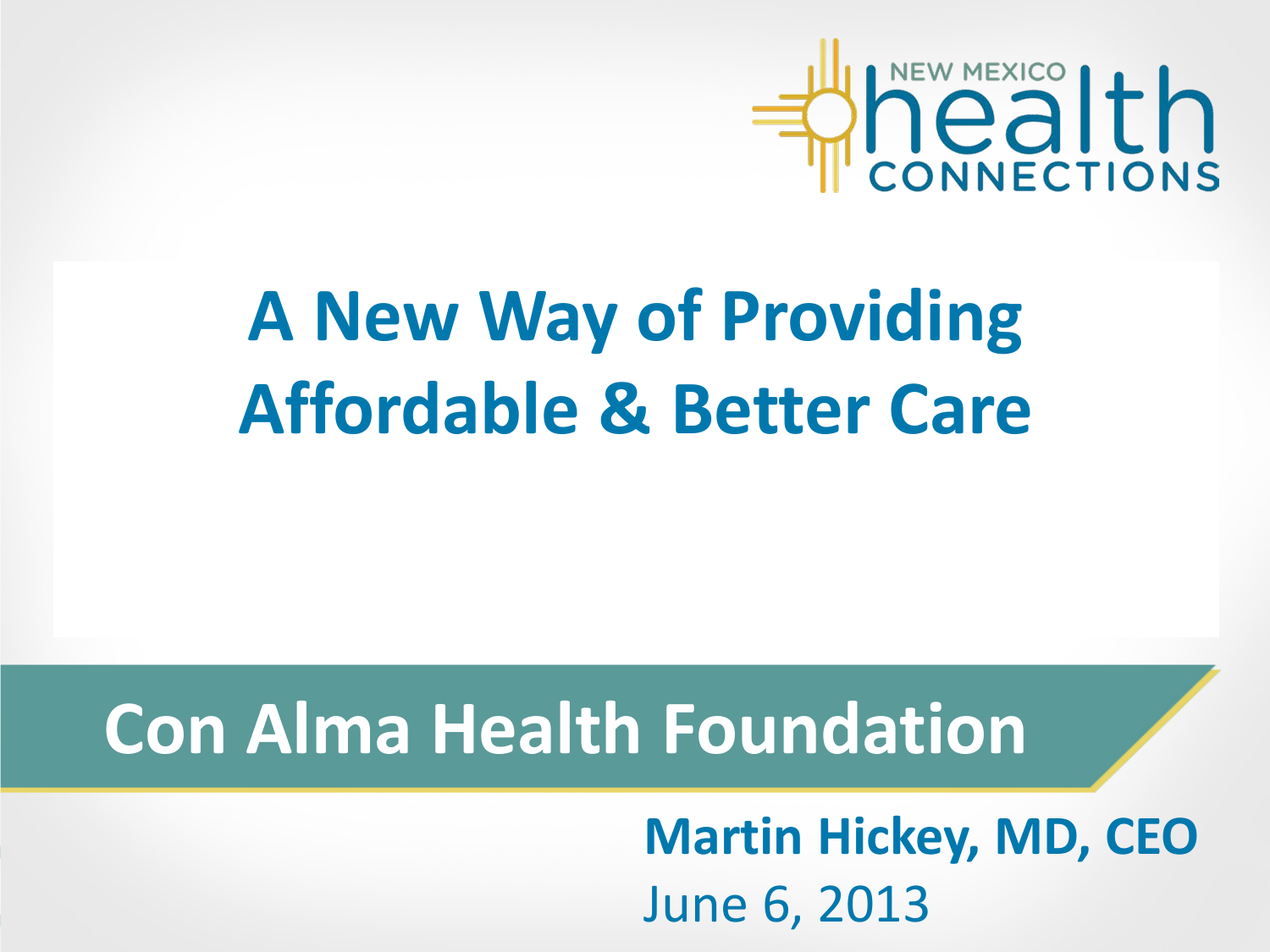#### How we came to be

- New Mexico Health Connections (NMHC) is a non-profit, consumer-operated and oriented plan (Co-Op) under a provision of the Affordable Care Act.
- Incorporated as a non-profit with the state of New Mexico February, 2012.
- Designated as a 501 © 29 by the Department of Treasury January, 2013.
- Licensed by the New Mexico Department of Insurance, February 15, 2013.
- There are currently 24 states that have received loans to form Co-Ops.
- NMHC is regulated by the Centers for Medicare and Medicaid Services.

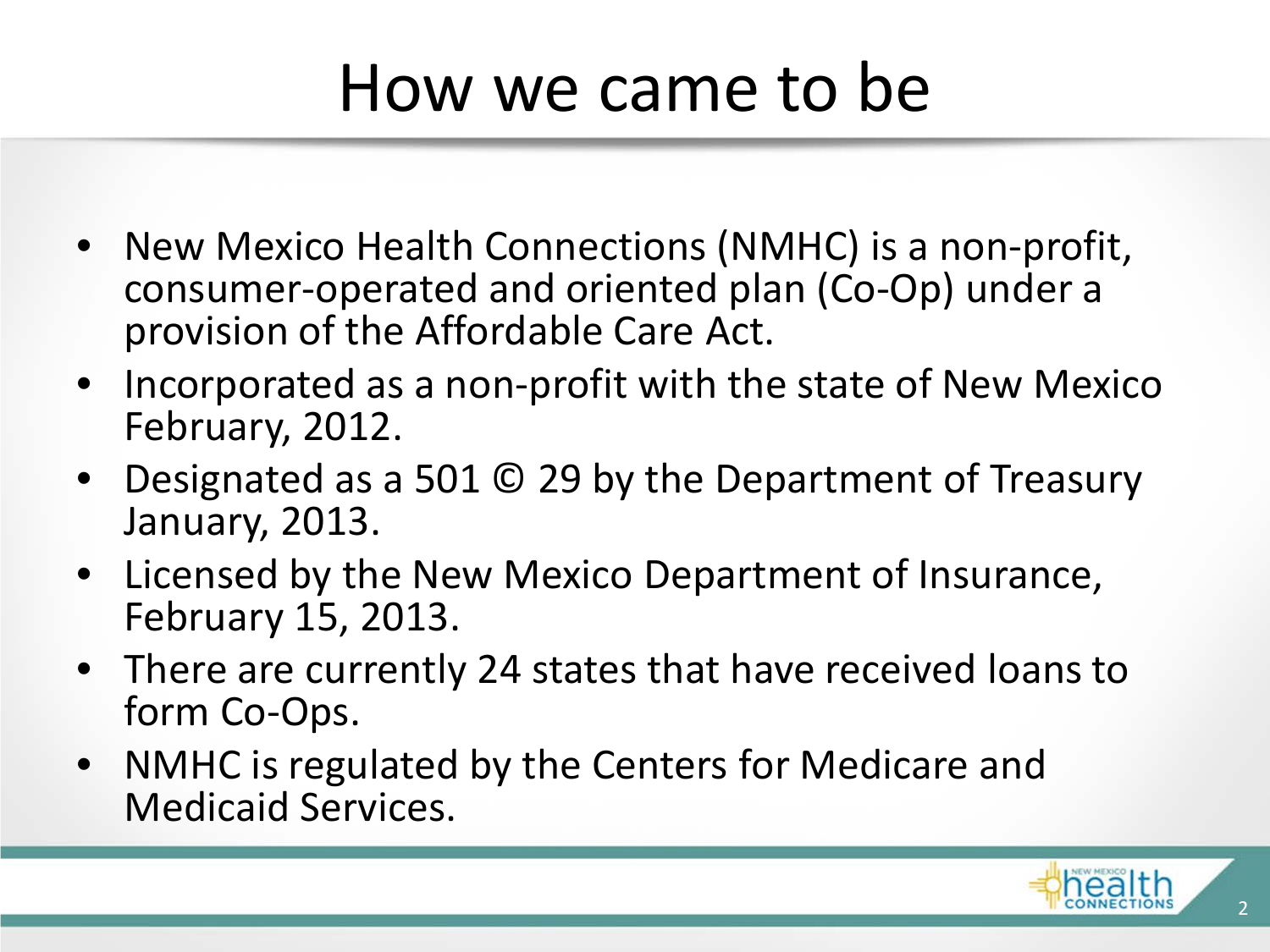### Board of Directors

**New Mexico Health Connections is governed by a diverse board of directors representing businesses, health care providers, insurance, legal and consumer advocacy.**

- Nandani Kuehn, Ph.D.; Board President
- Ken Carson; Treasurer
- Roxane Spruce Bly; **Secretary**
- Charles Alfero
- Barbara McAneny, MD
- Rick Thaler
- Diane Denish
- Alfredo Vigil, MD
- John Munoz

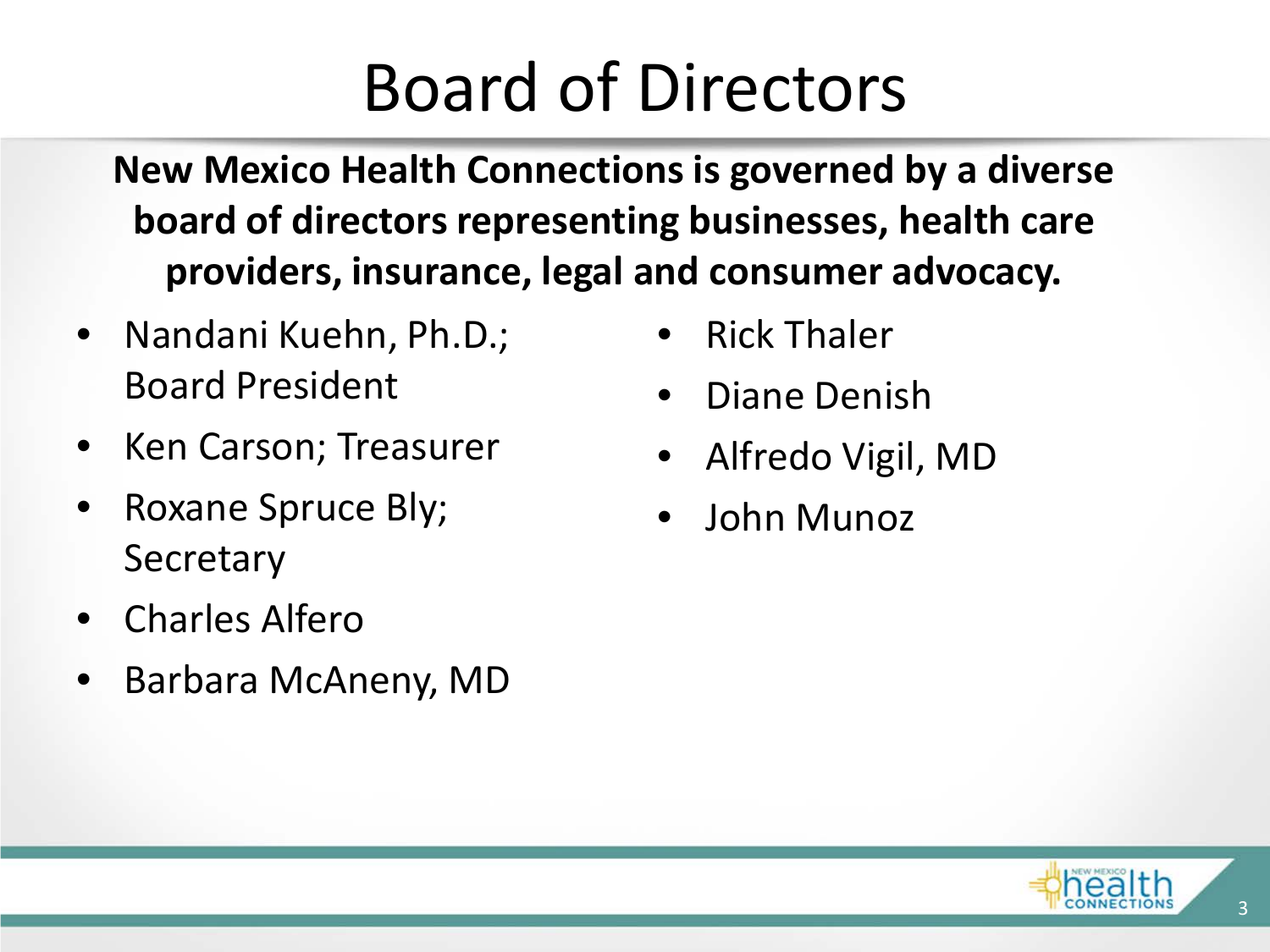# What will Make us Different

- NMHC is a patient centered, non profit plan.
- Majority of future board members will be primarily comprised of enrollees.
- NMHC will incentivize prevention and health.
- Governed with consumer control; profits will go towards reducing premiums and improving benefits.
- NMHC is committed to a model of coordinated care; with focus on members and their families, keeping them healthy.
- NMHC will strive to make our licensing and education process user friendly. Our web portal will provide brokers with education training as well as tools to present NMHC as a solid affordable offering to their clients.

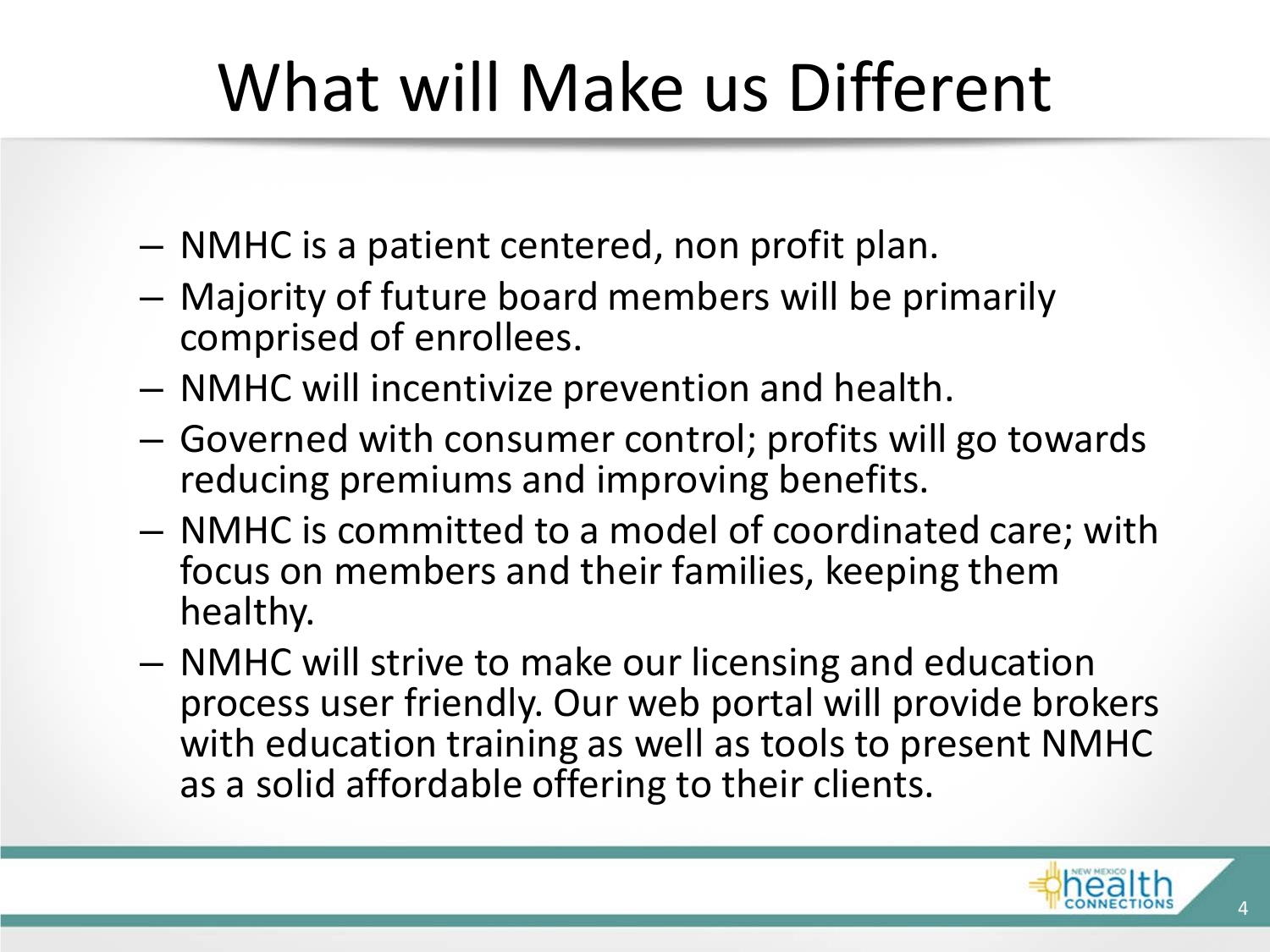# What will our Niche Market Be

- NMHC will focus on providing coverage for uninsured individuals, families and small businesses.
- Individuals or employer groups without affordable healthcare.
- New Mexico Health Connections will provide a high quality and affordable choice for rural New Mexicans.
- New Mexico Health Connections will offer plans state-wide on and off the exchange.

5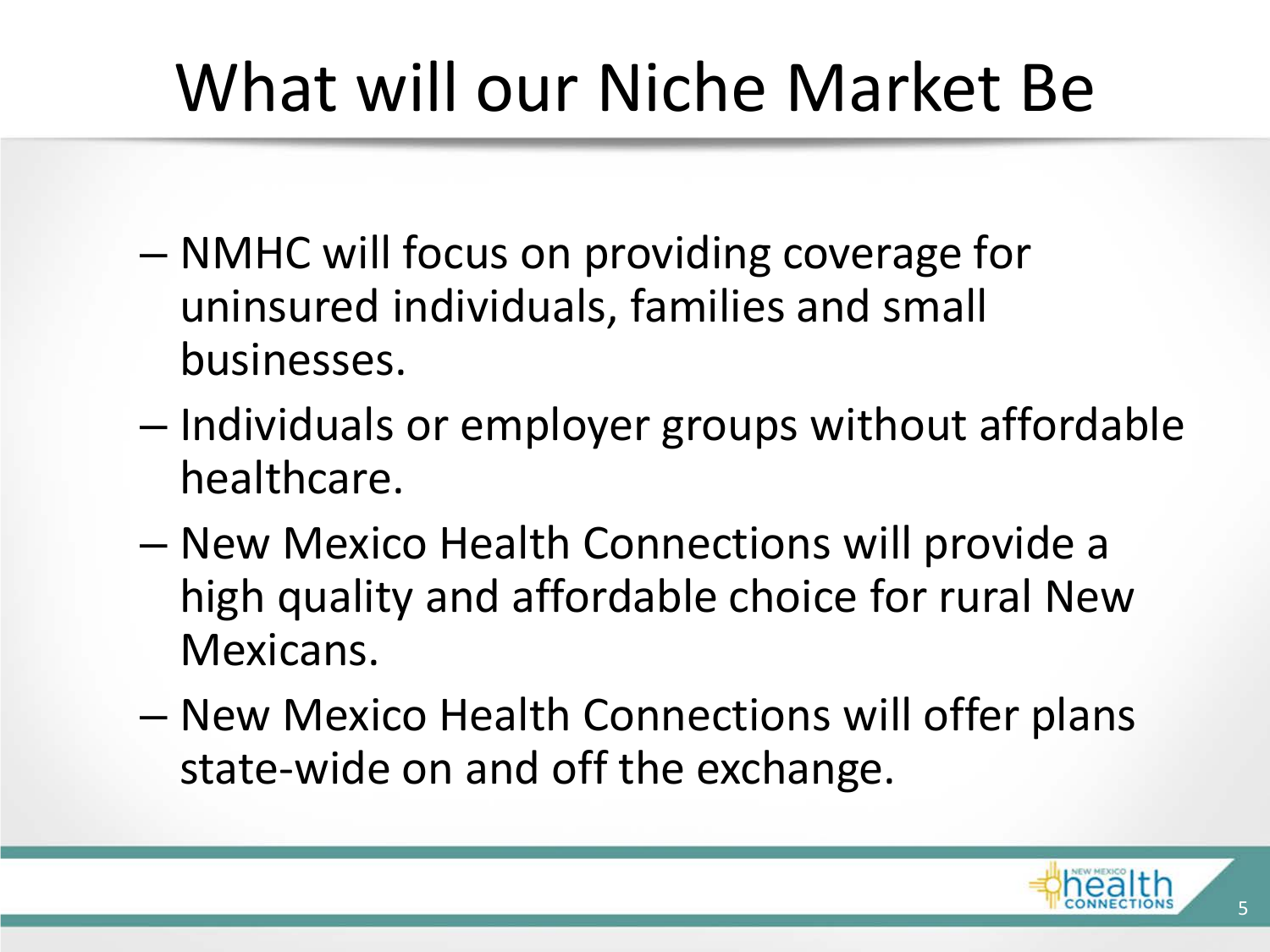## Timeline

Benefits submitted April 30, 2013 Plan offerings begin October, 2013 Plan effective date January 1, 2014.